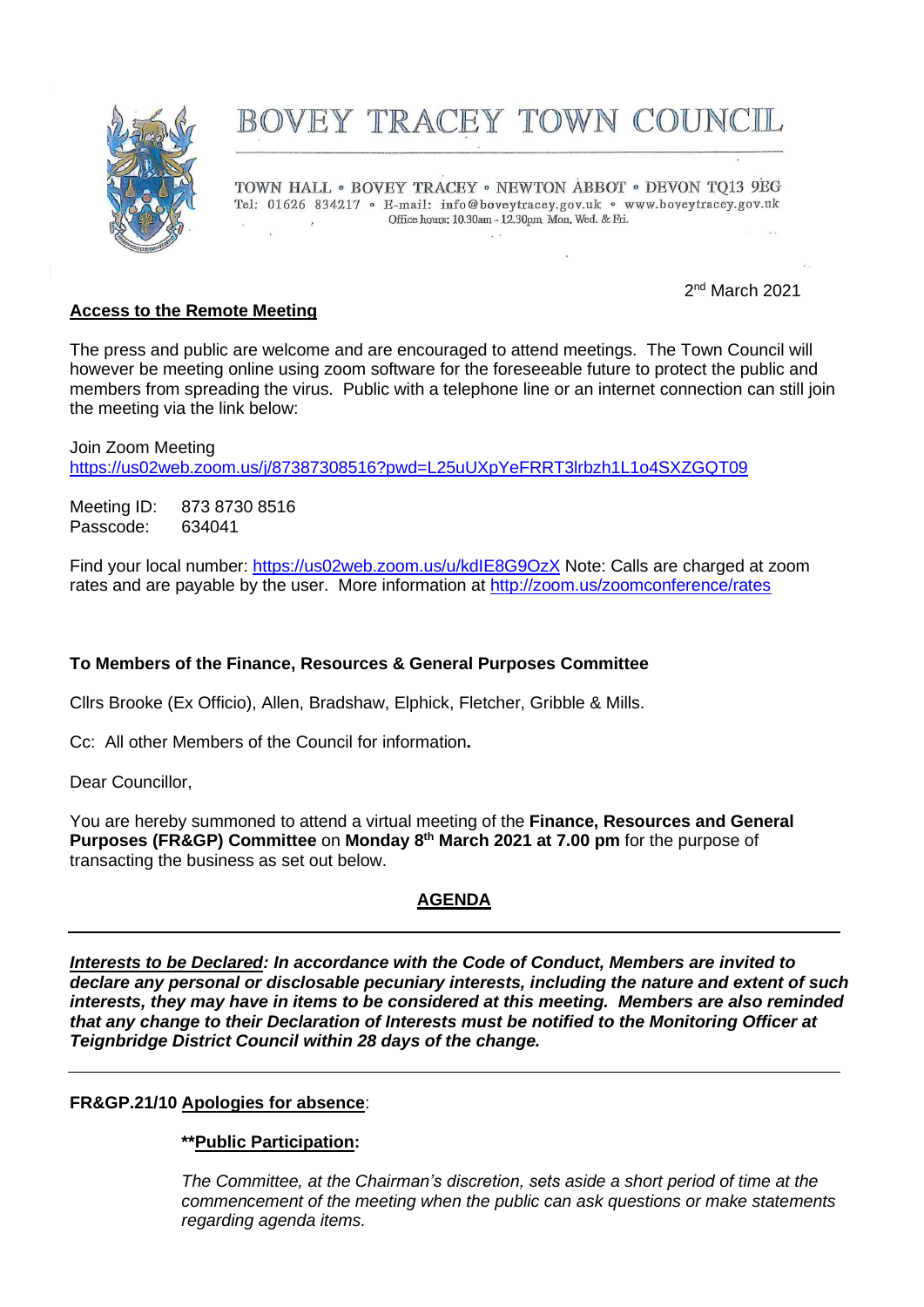## **FR&GP.21/11 Minutes**:

**To agree** as a correct record and approve the minutes of the meeting of 11<sup>th</sup> January 2021 *[\(\\*copy enclosed\).](https://www.dropbox.com/s/7tqxghnvcjcuqh2/08.03.21%20-%20Mins%20of%20FR%26GP%20Committee%20Meeting%2011.01.21.doc?dl=0)*

## **FR&GP.21/12 Standing Item – Climate Emergency:**

**To note** the Council Declaration and to embed the climate emergency declaration across all Council services, activities, plans and other relevant work, considering the environmental impact of decisions, ensuring a fully integrated approach to mitigating the impact of climate change. The Council's Climate Emergency Bovey & Heathfield Working Group leads and coordinates these activities.

## **FR&GP.21/13 Accounts & Financial Statement**:

#### To **receive** and **approve:**

- i) Payment and receipt transactions between  $1<sup>st</sup>$  January 2021 and 28<sup>th</sup> February 2021 *[\(\\*copy enclosed\).](https://www.dropbox.com/s/rvy7jm7b8vyypgf/08.03.21%20-%20Payment%20%26%20Receipt%20Transactions%201st%20Jan%20-%2028th%20Feb%202021.pdf?dl=0)*
- ii) bank reconciliation between 1<sup>st</sup> January 2021 and 28<sup>th</sup> February 2021 (*\*copy [enclosed\).](https://www.dropbox.com/s/9fzwjst29y4yii4/08.03.21%20-%20Cash%20%26%20Investment%20Reconcilliation%20Report%20as%20at%2028th%20February%202021.pdf?dl=0)*
- iii) **note** the bank balances as below:

| <b>General Account:</b>  | £ 7,118.50 (as at 28.02.21)     |
|--------------------------|---------------------------------|
| Income/Precept A/C:      | £ 121,605.73 (as at 28.02.21)   |
| Capital A/C:             | £ 193,439.16 (as at 28.02.21)   |
| CIL A/C:                 | £ 43,202.10 (as at $28.02.21$ ) |
| Covid19 Hardship Fd A/C: | 1.859.46 (as at 28.02.21)<br>£  |

## **FR&GP.21/14 Grant Applications:**

To **receive** and **consider** the following Grant Applications: i) Youth Mental Health Foundation *[\(\\*copy enclosed\).](https://www.dropbox.com/s/57zu7cz16966igg/08.03.21%20-%20Bovey%20Tracey%20Grant%20Application%20-%20Youth%20Mental%20Health%20Foundation.pdf?dl=0)* ii) South Western Ambulance Charity *[\(\\*copy enclosed\).](https://www.dropbox.com/s/7tm2iy33hlq7m34/08.03.21%20-%20Bovey%20Tracey%20Grant%20Application%20-%20South%20Western%20Ambulance%20Service.pdf?dl=0)*

## **FR&GP.21/15 Reserves Policy**

To **receive** and **consider** a recommendation to Full Council for the adoption of a Reserves Policy *[\(\\*copy enclosed\).](https://www.dropbox.com/s/hwnor9yzxailpq7/08.03.21%20-%20Reserves%20Policy%20%28DRAFT%29.docx?dl=0)*

## **FR&GP.21/16 Capital Expenditure Programme**

To **receive** and **consider** a recommendation to Full Council for the adoption of a Capital Expenditure Programme *[\(\\*copy enclosed\).](https://www.dropbox.com/s/p1oyz4mdz20k2ae/08.03.21%20-%20Capital%20Expenditure%20Programme%202021%20and%20beyond%20%28DRAFT%29.xlsx?dl=0)*

#### **FR&GP.21/17 Rialtas Accounting System – Account Code Structure**

To **review** and **agree** a revised accounting code structure *[\(\\*copy enclosed\).](https://www.dropbox.com/s/6zc03f4lscq6kl6/08.03.21%20-%20List%20of%20Nominal%20Codes.PDF?dl=0)*

#### **FR&GP.21/18 Fees & Charges 2021/22**

To **consider** a review of the current fees and charges *[\(\\*copy enclosed\).](https://www.dropbox.com/s/8czb4l9zfhl8xs2/08.03.21%20-%20Fees%20and%20Charges%20Review%20for%202021-2022%20with%20comparisons%20and%20costs.docx?dl=0)*

## **FR&GP.21/19 Grant – Bovey Tracey Youth Action – 2021/22:**

To **consider** a review of the current annual grant of £7,500.00 to Bovey Tracey Youth Action.

#### **FR&GP.21/20 Legal Advice Service (LAS):**

To **consider** renewing the current agreement.